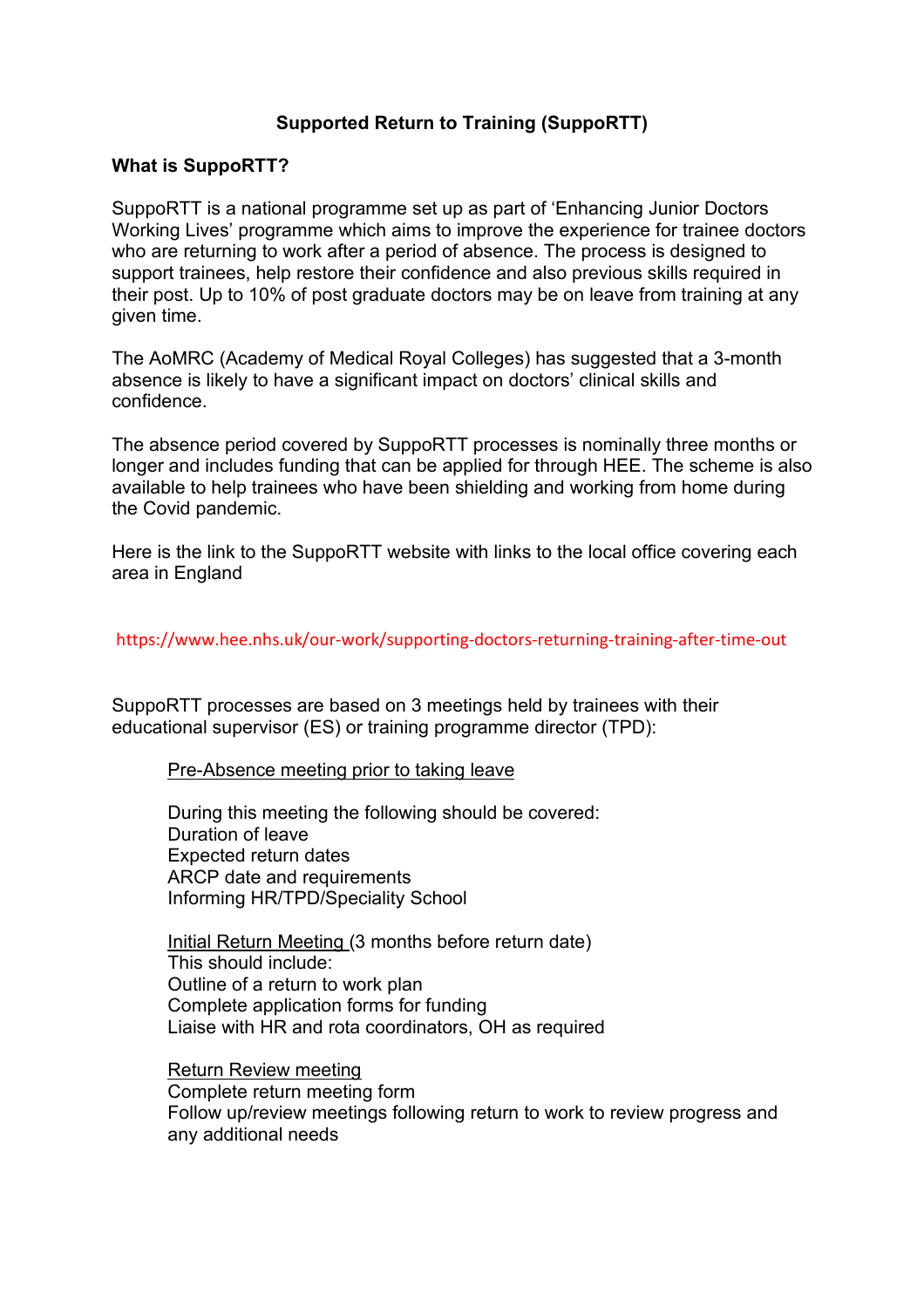## **Who is SuppoRTT for?**

If you are a trainee in a training post and you have had time off work for three months or longer then you can use the SuppoRTT scheme to help your return to training. (If you are off for less than three months but have concerns about your return then HEE will still consider your application)

Trainees from foundation to higher speciality training can apply. SAS/Trust Grade doctors who have secured a training programme post can also apply.

### **What type of leave is covered by SuppoRTT?**

Parental leave **Sickness** Carer leave OOPE, OOPT, OOPC, OOPR Suspension Unplanned leave

### **What kind of additional help can SuppoRTT provide?**

This will depend on your individual needs but can include:

Phased return to work and flexible working arrangements where appropriate; Enhanced clinical supervision e.g. Shadowing for initial work or being supernumerary on calls, Supervised clinics Refresher Courses Coaching and mentoring, courses and other learning activities to refresh skills and build confidence;

It is important that these options are discussed prior to your return in your initial return to work meeting with your ES or TPD to find the right support for you. The type of support will depend on the trainee's individual needs.

#### **Is there funding for this?**

HEE will fund up to £3000 per trainee for the first three weeks of the return to training. This funding goes directly to the trust to reimburse costs of providing locums etc.

#### **How to start the SuppoRTT process**

The process is based on 3 meetings with your ES or TPD:

A pre absence meeting three months prior to absence Initial return to work meeting three months prior to return Follow up/review meeting within four weeks of return

These meetings underpin the SuppoRTT process. The additional trainee needs can then be organised with application for funding from HEE to cover these. There is an understanding that sometimes these times frames cannot be met, due to the nature of planned and unplanned leave.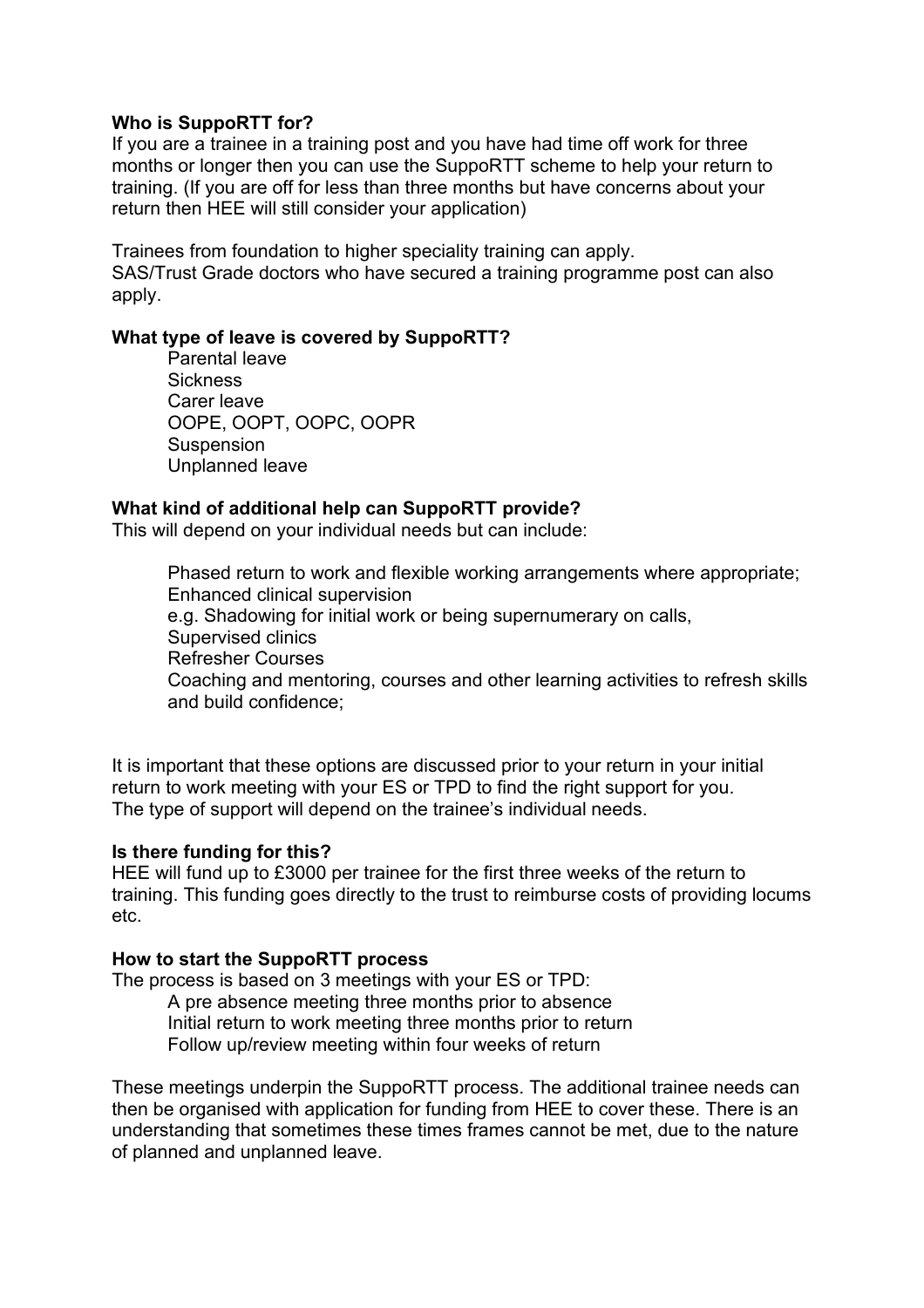The initial return to work meeting will be the point at which the online funding application form is completed.

# **If I am planning time out of training, who should I inform?**

Please inform your department, ES, TPD and speciality school with your dates and reason for absence.

Inform occupational health if relevant.

Please arrange for a pre absence meeting with your ES and complete pre absence forms

# **What do I need to do prior to my pre absence meeting?**

Consider- expected return date What are your current ARCP requirements? What are your concerns for your return to work? Will your return to work be full time or less than full time (LTFT)?

# **How do I apply for funding?**

Through the online SuppoRTT form

## **How does the funding work?**

SuppoRTT funding will cover up to £3000 for your first 3 weeks back at work. SuppoRTT does not pay trainees directly. The trust initially pays costs and then the funding is reimbursed to the trust for additional cover or supervision.

For example, the funding will cover the cost of locums for on call shifts. The funding will not pay for you to come back to work early and shadow prior to your official start date.

From April 2021, trainees will submit claims for courses which support their return to training via the study leave process using the approval code SRTT0001. London based courses can be found on https://london.hee.nhs.uk/professional-

development/supported-return-training/supported-return-training-support-coursesand

Returning to work prior to your agreed start date is not advised as you are not covered by Trust Indemnity prior to your start date and you will not be paid for time spent at work prior to your start date.

## **Keeping In Touch (KIT) days**

These are specific to parental leave and are funded locally by the employing trust: they are not part of SuppoRTT.

There are refresher courses available from different speciality schools that are available but please note KIT days are for parental leave.

A trainee on parental leave is eligible for a maximum of 10 KIT days in one year. If parental leave is being shared then both parents are eligible to up to 20 shared days shared between the two parents.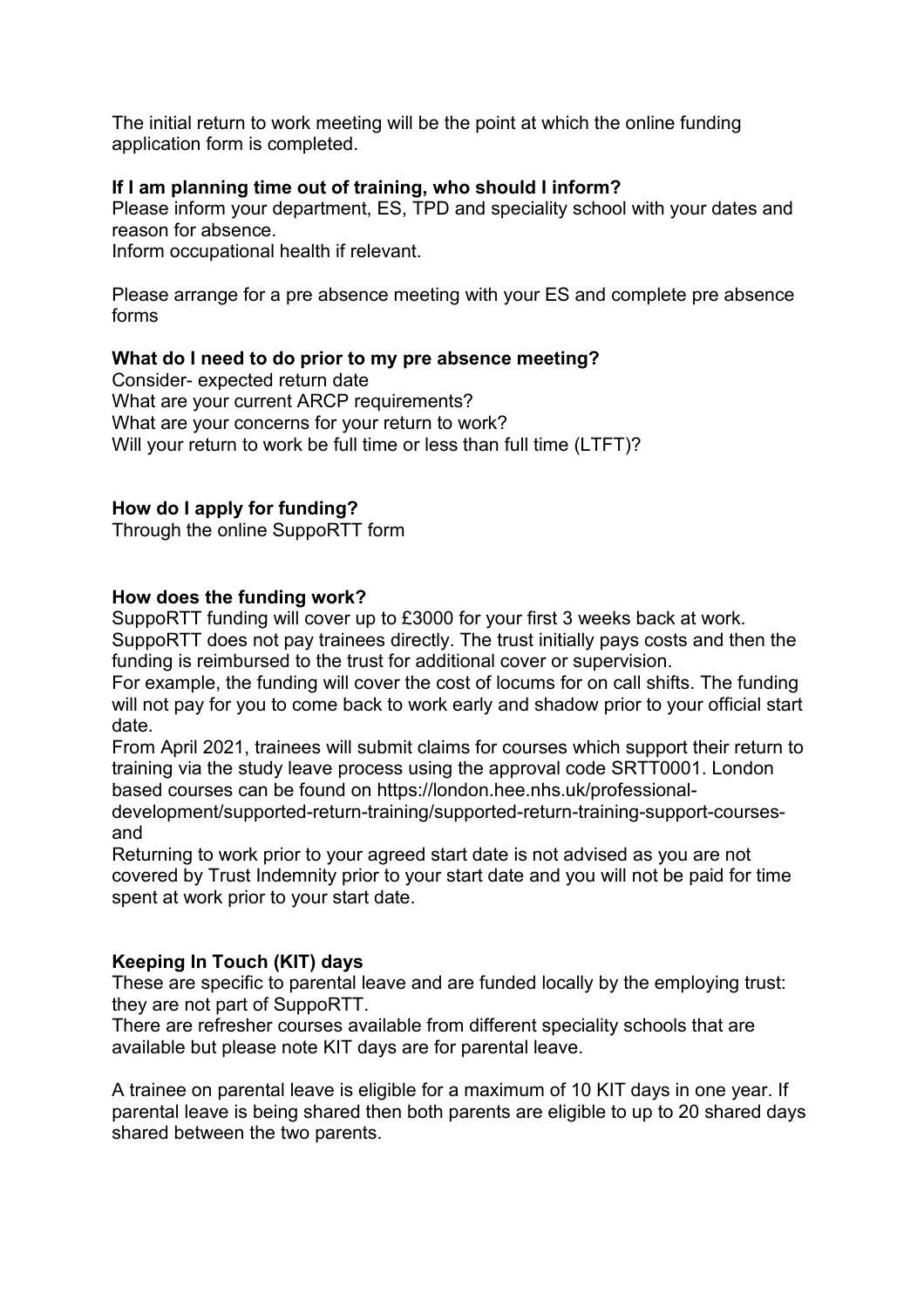KIT days can be used to perform supervised clinical work, attend meetings, courses, conferences, local/regional teaching days or to attend departmental induction days. They can be taken as a half day or full days.

In the case of maternity leave they can be taken at any time after the first two weeks of compulsory leave. However, the number of days taken and pay awarded have to be mutually agreed between trainee and employing trust. They are usually paid at a basic rate, and they must be prospectively approved.

## **Returning to work at a new trust:**

You can still apply for SuppoRTT funding and this will apply to your new post. As stated above, do not start attending clinics/shadowing prior to your formal start date as this has implications for trust indemnity and you will not be paid for these days.

## **What if I need to take unplanned leave?**

Following unplanned leave arrange a meeting/review with your Trust Education Lead (TEL), ES or TPD when convenient to discuss potential return dates/ARCP needs and to make a plan for your return to work.

Complete pre absence forms and start SuppoRTT process as soon as possible.

Please inform HR/ ES/TPD and occupational health if appropriate.

Please keep in touch with the ES/TPD and HR during your leave.

## **If I have decided to return Less Than Full Time (LTFT) how do I apply for this?**

You may wish to discuss the process with your fellow trainees. Please discuss this decision with your TPD/ES. The application is through the HEE Portal: Link Below:

<https://lasepgmdesupport.hee.nhs.uk/support/tickets/new>

You need to apply at least **16 weeks** prior to returning to ensure you are paid correctly and the process works effectively!

Here are some further links regarding quidance to training LTFT:

[https://www.lpmde.ac.uk/training-programme/training-matters/less-than-full-time](https://www.lpmde.ac.uk/training-programme/training-matters/less-than-full-time-training)[training](https://www.lpmde.ac.uk/training-programme/training-matters/less-than-full-time-training)

<https://www.copmed.org.uk/gold-guide-7th-edition/the-gold-guide-7th-edition>

**I still have questions about the process, who can I contact?**